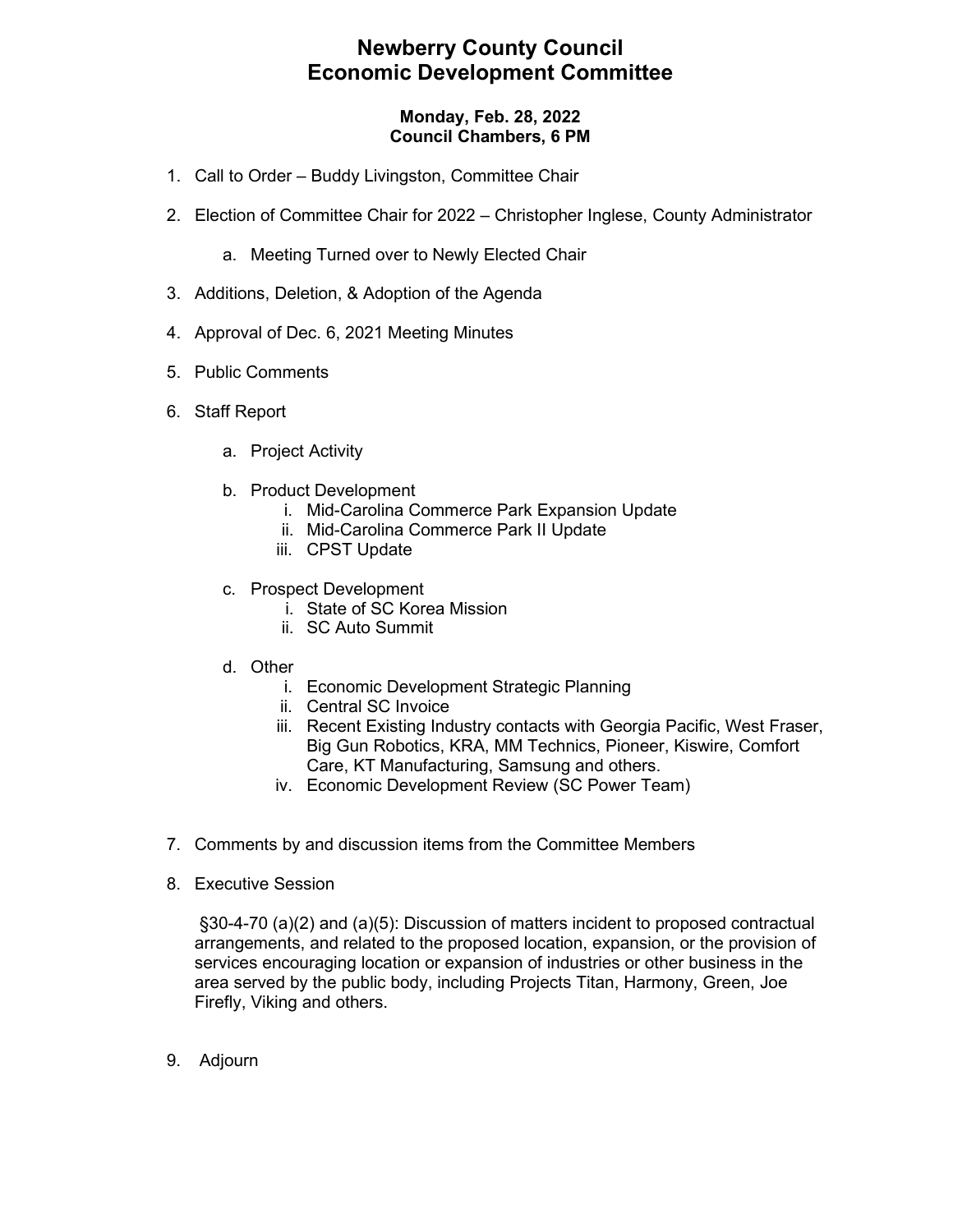# **NEWBERRY COUNTY COUNCIL ECONOMIC DEVELOPMENT COMMITTEE MINUTES DECEMBER 6, 2021**

The Newberry County Council Economic Development Committee met on Monday, December 6, 2021, at 6:00 p.m. in Council Chambers at the Courthouse Annex, 1309 College Street, Newberry, SC, for a regular scheduled meeting.

Notice of the meeting was duly advertised, as required by law.

PRESENT: Henry H. Livingston, III, Committee Chairman Robert N. Shealy, Council Member Travis Reeder, Council Member Tony McDonald, Interim County Administrator A.J. Tothacer, Jr., County Attorney Rick Farmer, Economic Development Director Susan C. Fellers, Clerk to Council

# **1. Call to Order**

Mr. Livingston called the meeting to order at 6:00 p.m. and determined a quorum to be present.

### **2. Additions, Deletions and Adoption of Agenda**

There being no additions or deletions to the Agenda, Mr. Shealy moved to adopt the Agenda, as presented; seconded by Mr. Reeder. Vote was unanimous.

### **3. Approval of September 27, 2021 Minutes**

There being no changes to the Minutes, Mr. Shealy moved to approve the Minutes, as presented; seconded by Mr. Reeder. Vote was unanimous.

### **4. Public Comments**

No comments from the public.

\_\_\_\_\_\_\_\_\_\_\_\_\_\_\_\_\_\_\_\_\_\_\_\_\_\_\_\_\_\_\_\_\_\_\_\_\_\_\_\_\_\_\_\_\_\_\_\_\_\_\_\_\_\_\_\_\_\_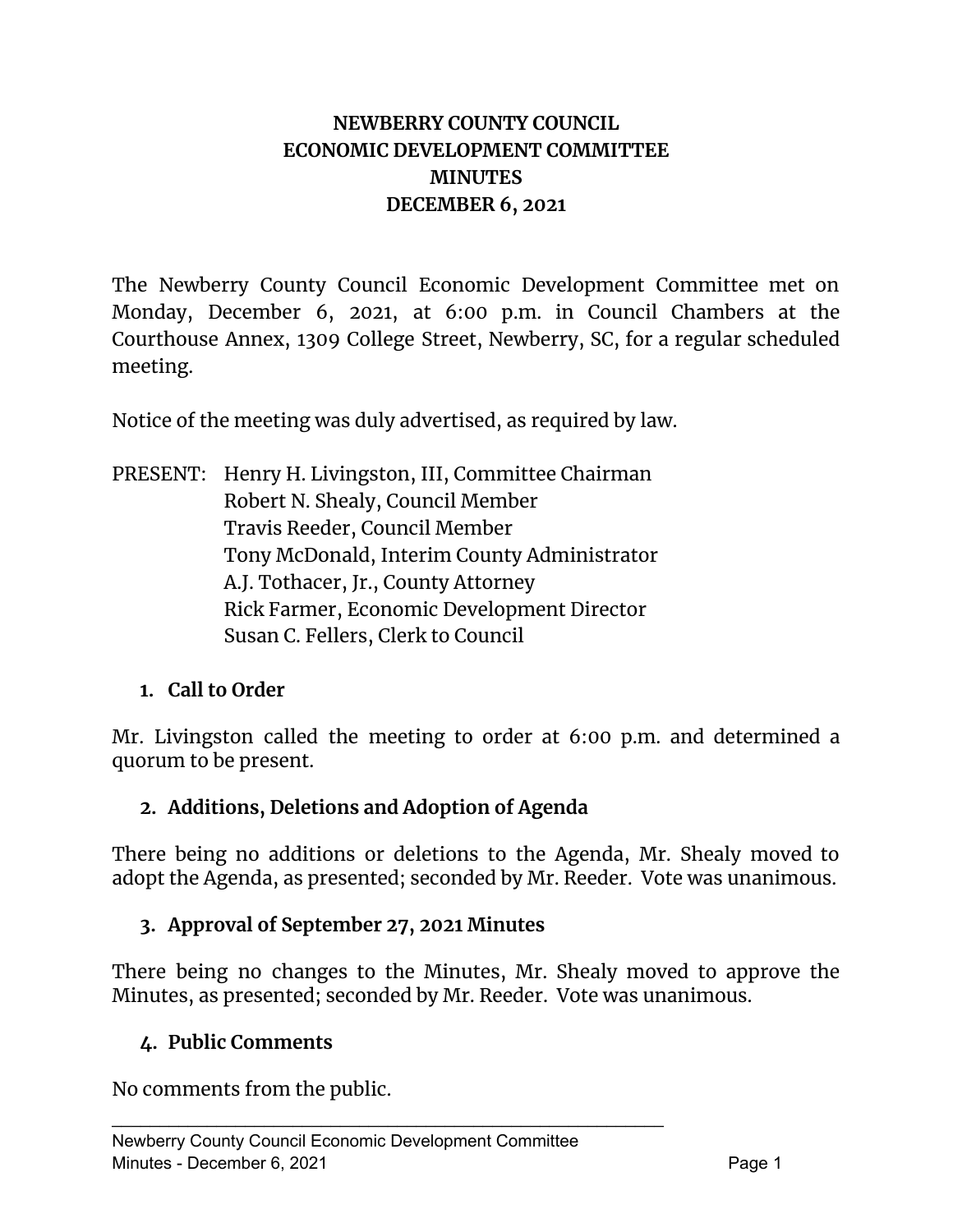# **5. Staff Report**

Mr. Farmer reported as follows:

### **a. Project Updates i. Project Activity**

Project activity is high. There have been 6 RFs since the last quarter. There are four potential expansions in the works.

# **ii. Project Sun Rise**

Daeyoung Electronics is currently contracting a 240,000 square foot facility in Mid-Carolina Commerce Park II. It is a \$51 million investment with 224 jobs at \$17 per hour. This is a supplier for Samsung with various parts for its washing machines. They are estimated to be up and running by the summer of 2022.

# **b. Product Development**

# **i. Mid-Carolina Commerce Park Expansion**

Work on the bridge over the creek will be starting soon, and there are plans to work on a rail site. This expansion opens up 8 new sites for development.

# **ii. Mid-Carolina Commerce Park II**

All residential lots have been rezoned to industrial, and this has been designated as a Palmetto Site. The first tenant in this park will be Daeyoung Electronics. The County will need to fund an entrance and signage. The signage will cost upward of \$50,000. A public road of approximately 1500 feet will be built. When another facility is added to the park, the road will wrap around.

# **iii. Repairing and resurfacing Mawsons Way**

This road needs extensive repairs. A 2017 estimate for repairs was \$1.7 million.

# **c. Prospect Development**

# **i. State of SC Korea Mission**

\_\_\_\_\_\_\_\_\_\_\_\_\_\_\_\_\_\_\_\_\_\_\_\_\_\_\_\_\_\_\_\_\_\_\_\_\_\_\_\_\_\_\_\_\_\_\_\_\_\_\_\_\_\_\_\_\_\_

There were 6 nights of virtual meetings. Prospects are looking for capital and customers. Mr. Farmer met with 13 Korean companies with interests in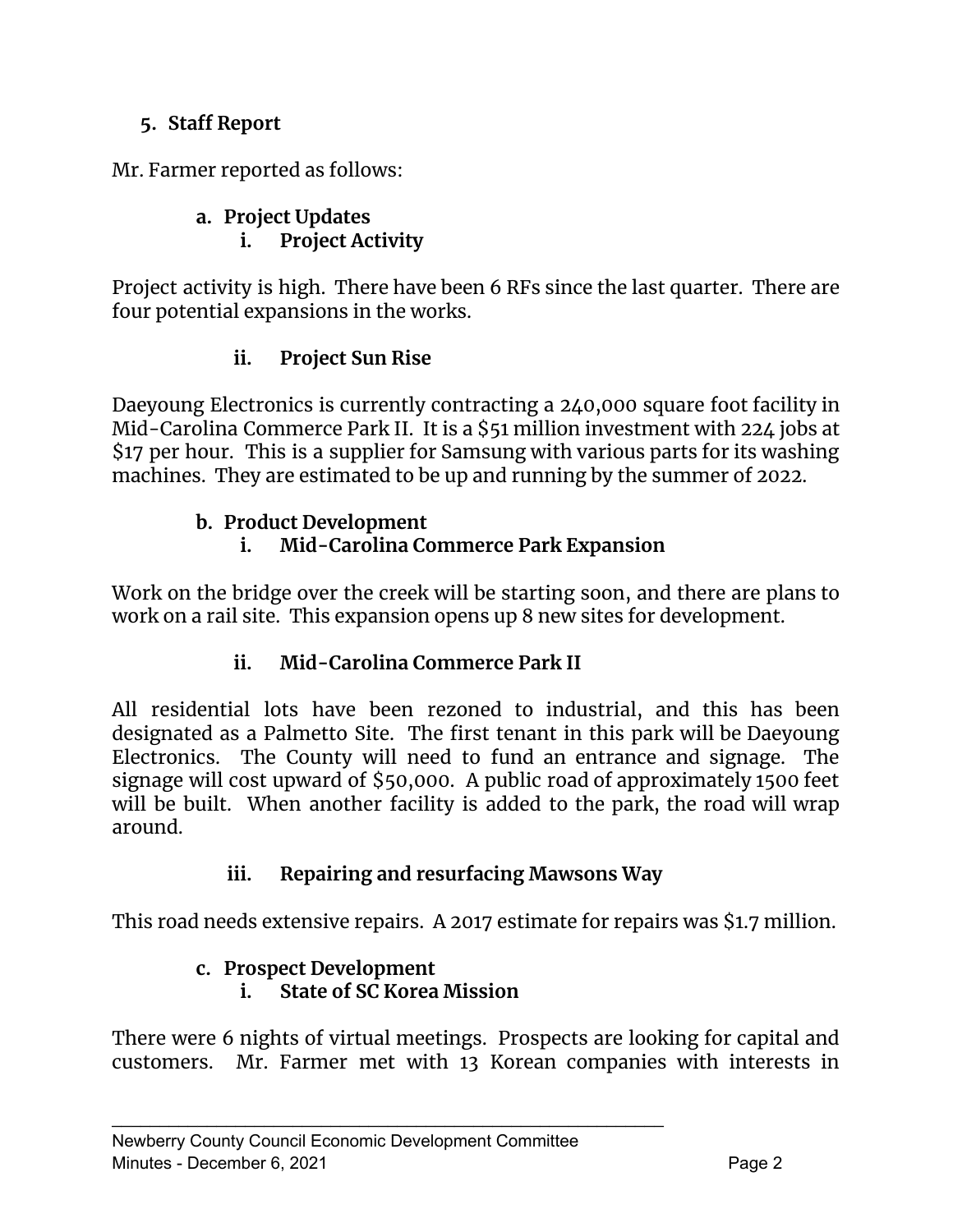expanding to the United States. William Chang of KRA had many positive things to say about South Carolina and Newberry County.

### **d. Other i. Economic Development Fund**

Mr. Farmer wants to work on this once the new county administrator is on board.

# **ii. Central SC Invoices**

There is one quarterly Central SC Invoice in the amount of \$18,000 that needs to be forwarded to the full Council for approval to pay. Mr. Shealy moved to present this invoice to the full Council for approval; seconded by Mr. Reeder. Vote was unanimous.

### **iii. Recent Existing Industry contacts with KRA, Falcon Boats, MacLean, Pleasurecraft, West Fraser, SWM, Georgia Pacific and Komatsu**

Mr. Farmer has been in contact recently with the above-named industries.

### **iv. Newberry County Industrial Roundtable**

Mr. Farmer attended this event approximately two weeks ago with 30 attendees from 13 industries from South Carolina.

### **v. ED Specialist Position**

The first round of seeking applicants and interviews was not successful.

A second round of interviews will start this week.

### **6. Comments by and discussion items from the Committee Members**

No comments.

### **7. Executive Session**

**Section 30-4-70(a)(2) and (a)(5): Discussion of matters incident to proposed contractual arrangements, and related to the proposed**

\_\_\_\_\_\_\_\_\_\_\_\_\_\_\_\_\_\_\_\_\_\_\_\_\_\_\_\_\_\_\_\_\_\_\_\_\_\_\_\_\_\_\_\_\_\_\_\_\_\_\_\_\_\_\_\_\_\_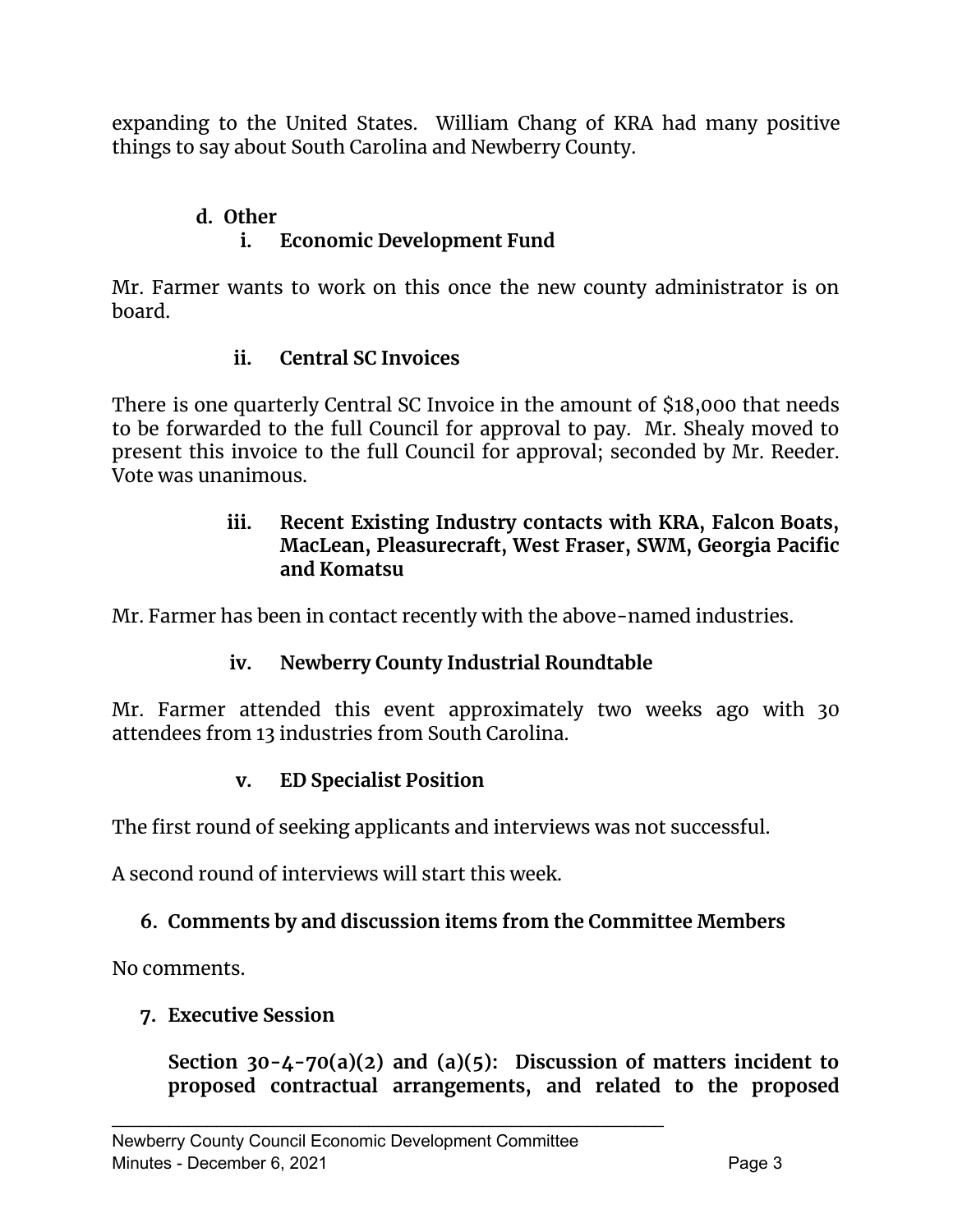**location, expansion, or the provision of services encouraging location or expansion of industries or other business in the area served by the public body, including Projects Bison, Titan, Bear, Aurora and an unnamed project representing a potential expansion at a local industry.**

Mr. Reeder moved to convene in Executive Session for the above-stated reasons; seconded by Mr. Shealy. Vote was unanimous.

### **EXECUTIVE SESSION 6:10 P.M. - 6:30 P.M.**

Upon returning to open session, Mr. Shealy reported the committee met for the above-stated reasons and no action was taken in Executive Session.

### **8. Adjournment**

There being no other matters to come before the Committee, Mr. Shealy moved to adjourn; seconded by Mr. Reeder. Vote was unanimous.

Mr. Livingston declared the meeting adjourned at 6:30 p.m.

### **NEWBERRY COUNTY COUNCIL ECONOMIC DEVELOPMENT COMMITTEE**

**\_\_\_\_\_\_\_\_\_\_\_\_\_\_\_\_\_\_\_\_\_\_\_\_\_\_\_\_ Henry H. Livingston, III, Committee Chair**

**\_\_\_\_\_\_\_\_\_\_\_\_\_\_\_\_\_\_\_\_\_\_\_\_\_\_\_\_ Susan C. Fellers, Clerk to Council**

**Minutes approved:\_\_\_\_\_\_\_**

\_\_\_\_\_\_\_\_\_\_\_\_\_\_\_\_\_\_\_\_\_\_\_\_\_\_\_\_\_\_\_\_\_\_\_\_\_\_\_\_\_\_\_\_\_\_\_\_\_\_\_\_\_\_\_\_\_\_